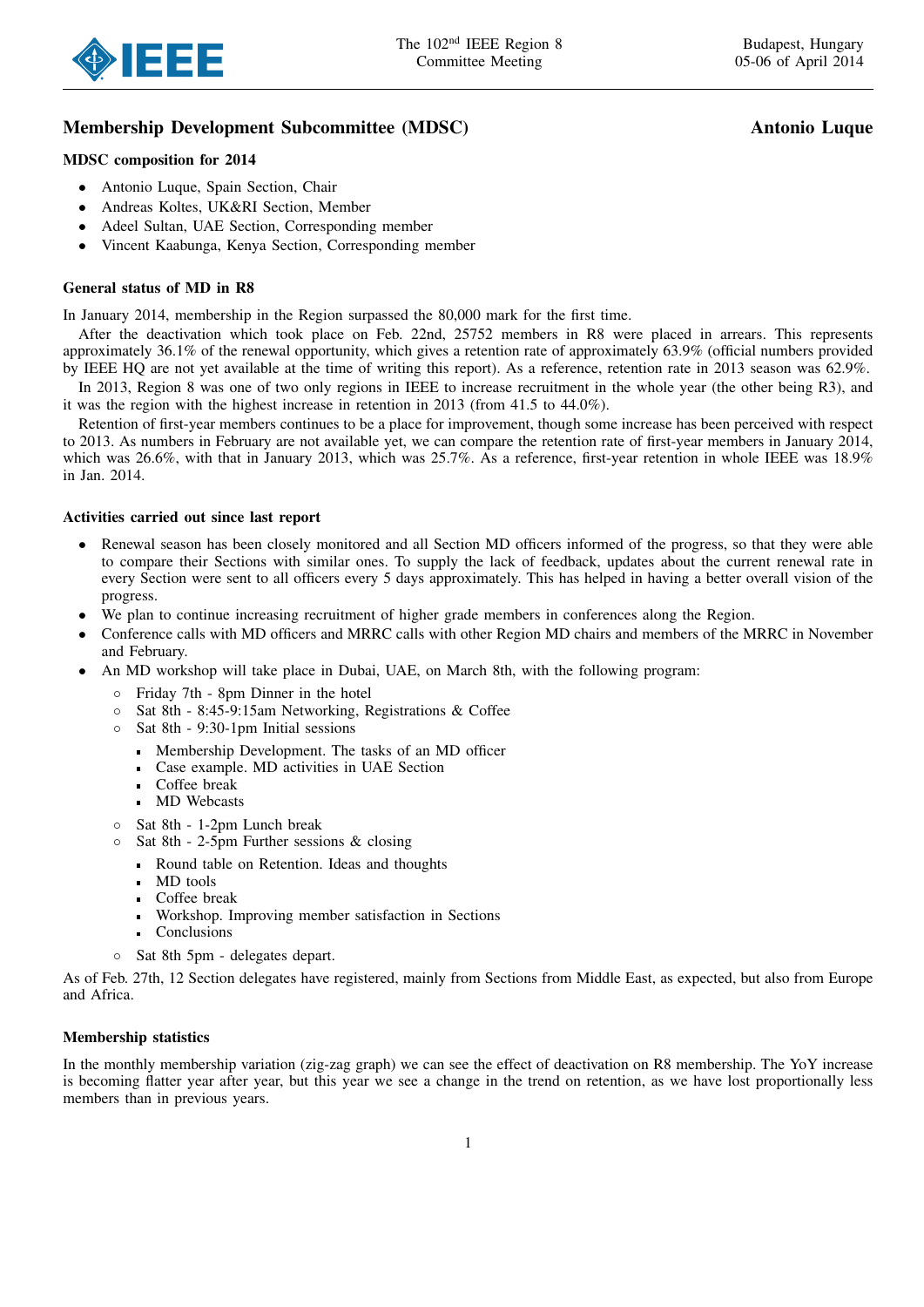



R8 Membership at the end of February 2014 was 55921, distributed as

|                      | Feb 2014 | $14 \text{ vs.}$ |
|----------------------|----------|------------------|
| TOTAL                | 55921    | $+633$           |
| Higher-grade w/o GSM | 40836    | $+882$           |
| <b>GSM</b>           | 8836     | -851             |
| <b>Students</b>      | 6249     | $+303$           |

## Membership per Section

Updated membership per Section, as of February 28th, on the following page. Totals do not include Affiliates.

|                                | Aff | Assoc | <b>StM</b>      | GSM | M    | LM              | SΜ               | LSM             | F               | LF             | H        | TOT              |
|--------------------------------|-----|-------|-----------------|-----|------|-----------------|------------------|-----------------|-----------------|----------------|----------|------------------|
| Austria Section                | 76  | 30    | 106             | 209 | 619  | 12              | 72               | 10              | 9               | 3              | 0        | 1070             |
| <b>Bahrain Section</b>         | 3   |       | 4               | 3   | 37   | 0               | 10               | $\theta$        | 0               | $\theta$       | 0        | 55               |
| <b>Belarus Section</b>         | 0   | 0     |                 | −   | 25   | 0               | 6                | $\theta$        | $\Omega$        | $\theta$       | 0        | 39               |
| <b>Benelux Section</b>         | 168 | 49    | 101             | 583 | 1785 | 57              | $2\overline{76}$ | 29              | 76              | 33             |          | 2990             |
| Bosnia And Herzegovina Section |     | 8     | 41              | 41  | 75   | 0               |                  | 0               | 0               | $\theta$       | 0        | $\overline{170}$ |
| <b>Bulgaria Section</b>        | ↑   | 9     | 36              | 34  | 130  |                 | 16               | $\theta$        | 0               | 0              | 0        | 226              |
| Croatia Section                |     | 4     | 98              | 162 | 349  | 13              | 68               | 4               | 0               |                | $\theta$ | 699              |
| <b>Cyprus Section</b>          |     | 0     | 51              | 45  | 132  | 0               | 24               | っ               |                 |                | 0        | 256              |
| Czechoslovakia Section         | 21  | 10    |                 | 58  | 324  | 2               | 46               |                 |                 | $\theta$       | 0        | 453              |
| Denmark Section                | 21  | 12    | $2\overline{2}$ | 118 | 455  | 23              | 61               | 9               | 8               | 2              | 0        | 710              |
| <b>Egypt Section</b>           | 4   | 10    | 579             | 243 | 374  | 8               | 103              | $2\overline{3}$ | 2               | $\overline{c}$ | $\theta$ | 1344             |
| <b>Estonia Section</b>         | າ   |       | 21              | 21  | 69   |                 | h                | $\theta$        | $\Omega$        | $\Omega$       | 0        | 119              |
| <b>Finland Section</b>         | 29  | 17    | 38              | 189 | 531  | $\overline{.5}$ | 75               | 9               | 14              |                |          | 894              |
| France Section                 | 142 | 113   | 221             | 286 | 1844 | 44              | 343              | 19              | $7\overline{0}$ | 13             | 0        | 2953             |